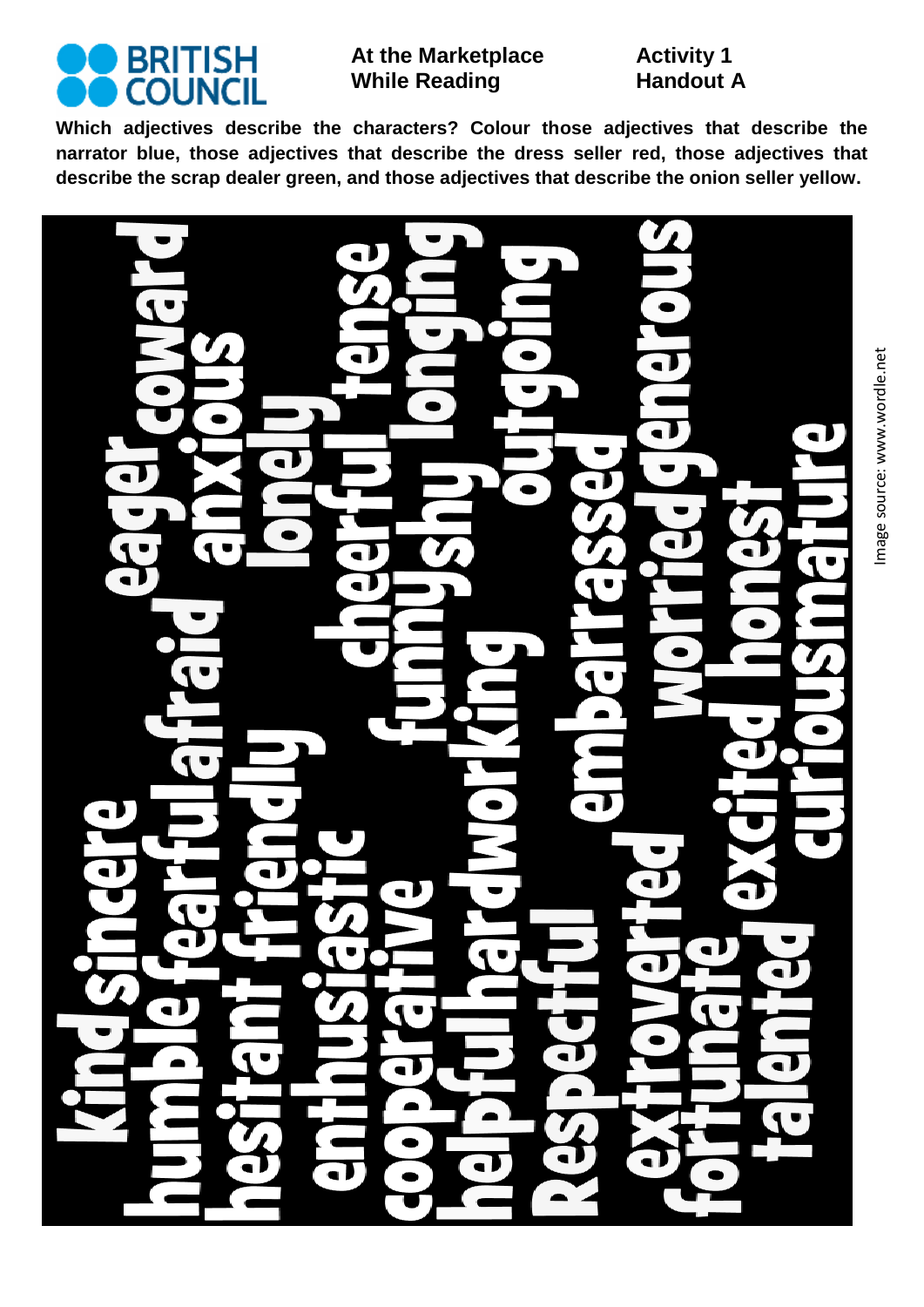

**Write five adjectives that describe the feelings or the characteristics of each character.** 

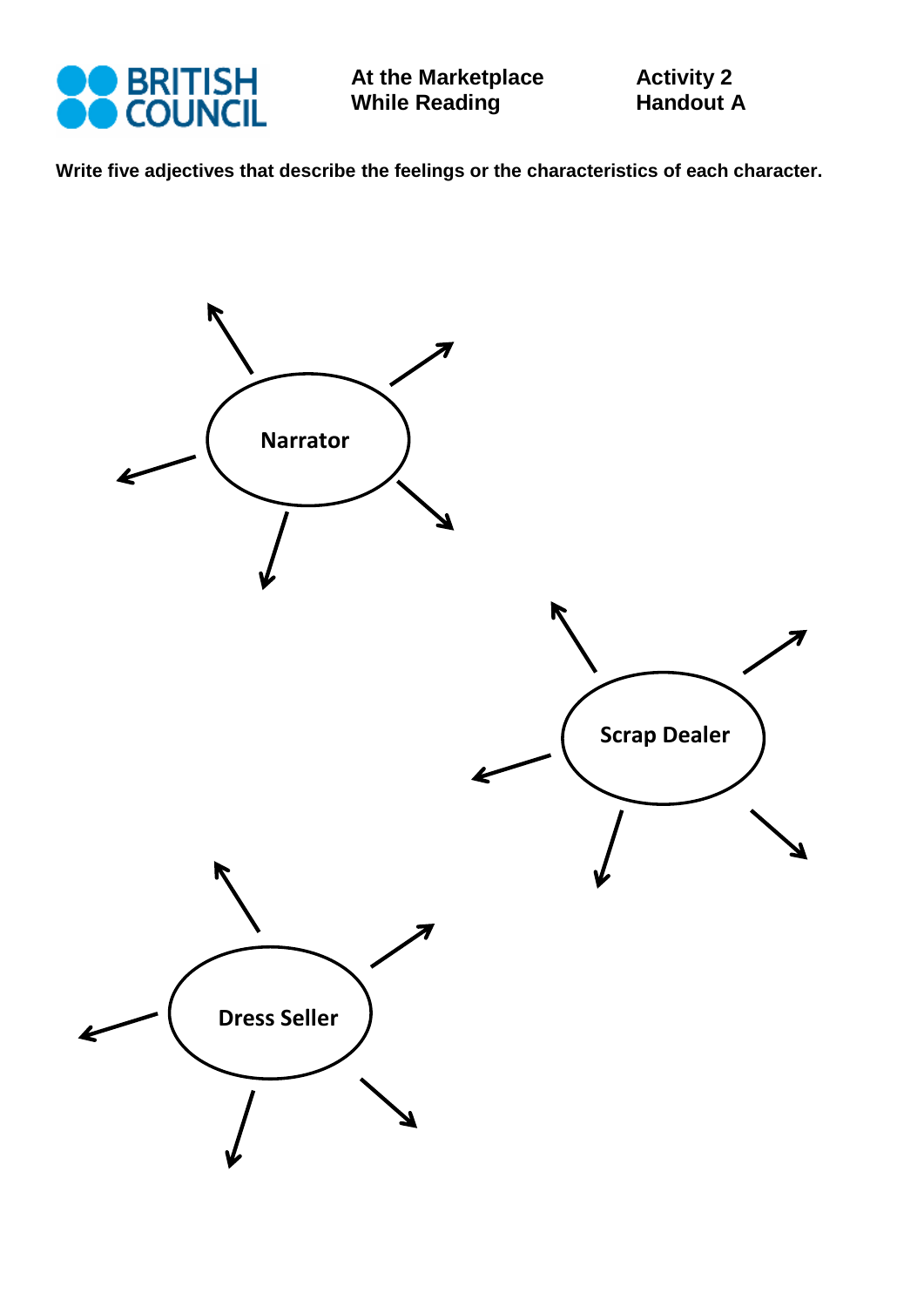

**Work in pairs. Put the story in the correct order.** 



The narrator went to the marketplace.



A woman asked the narrator to help her exchange the dress that she had bought.



He took pictures of the goslings.



The narrator talked to the scrap dealer.



The dress seller hid his face.



He walked to the park.



The scrap dealer talked about how his father had earned 2.000 lira.



Someone brought tea.



The narrator wanted to take a picture of the boy with the blue hat.



The dress seller talked about how he had run away from home.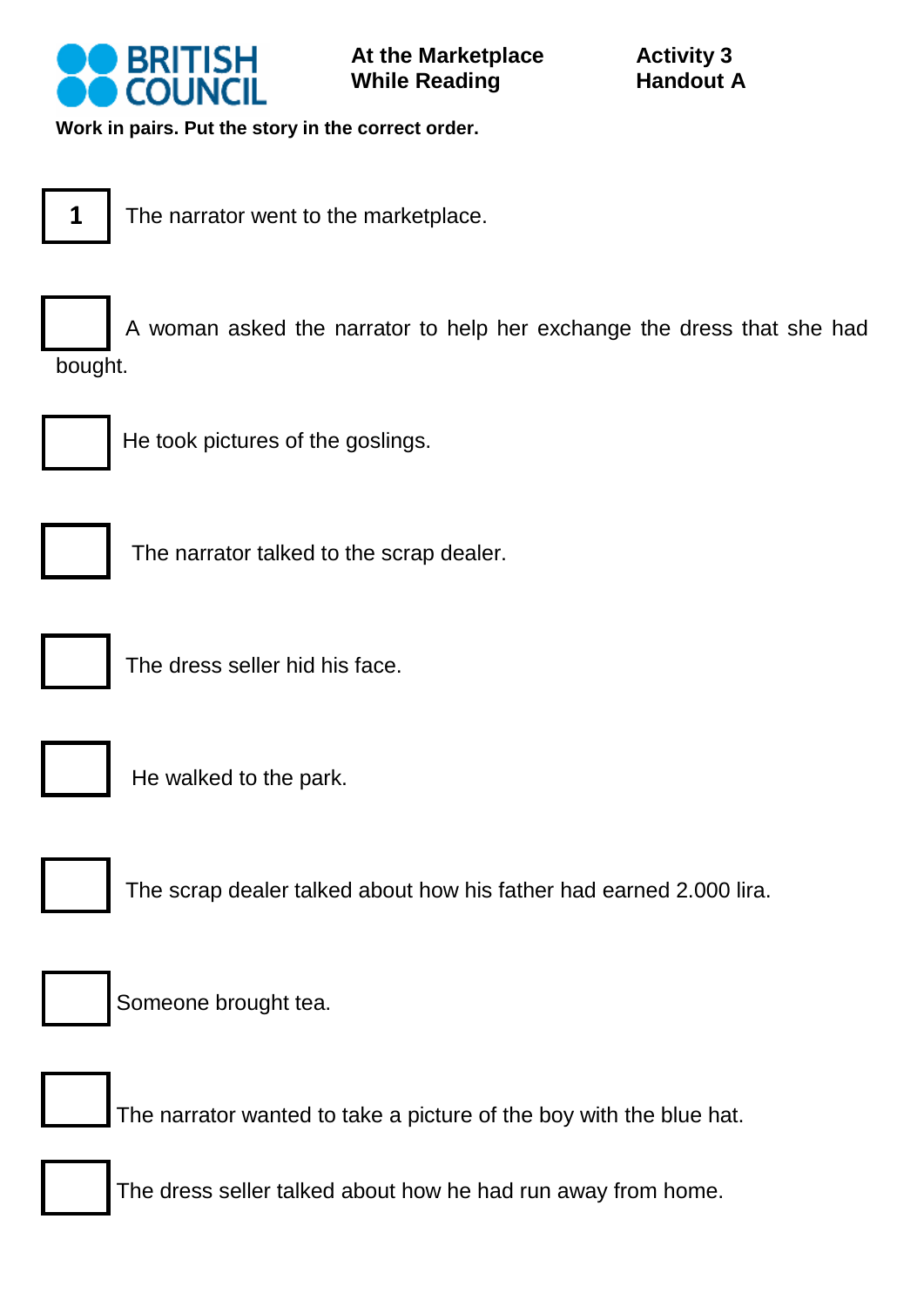

**Work in groups. Find three suitable titles for the story.**



## **Title 2:**

| IJ |  |
|----|--|
|    |  |
|    |  |
|    |  |

## **Title 3:**

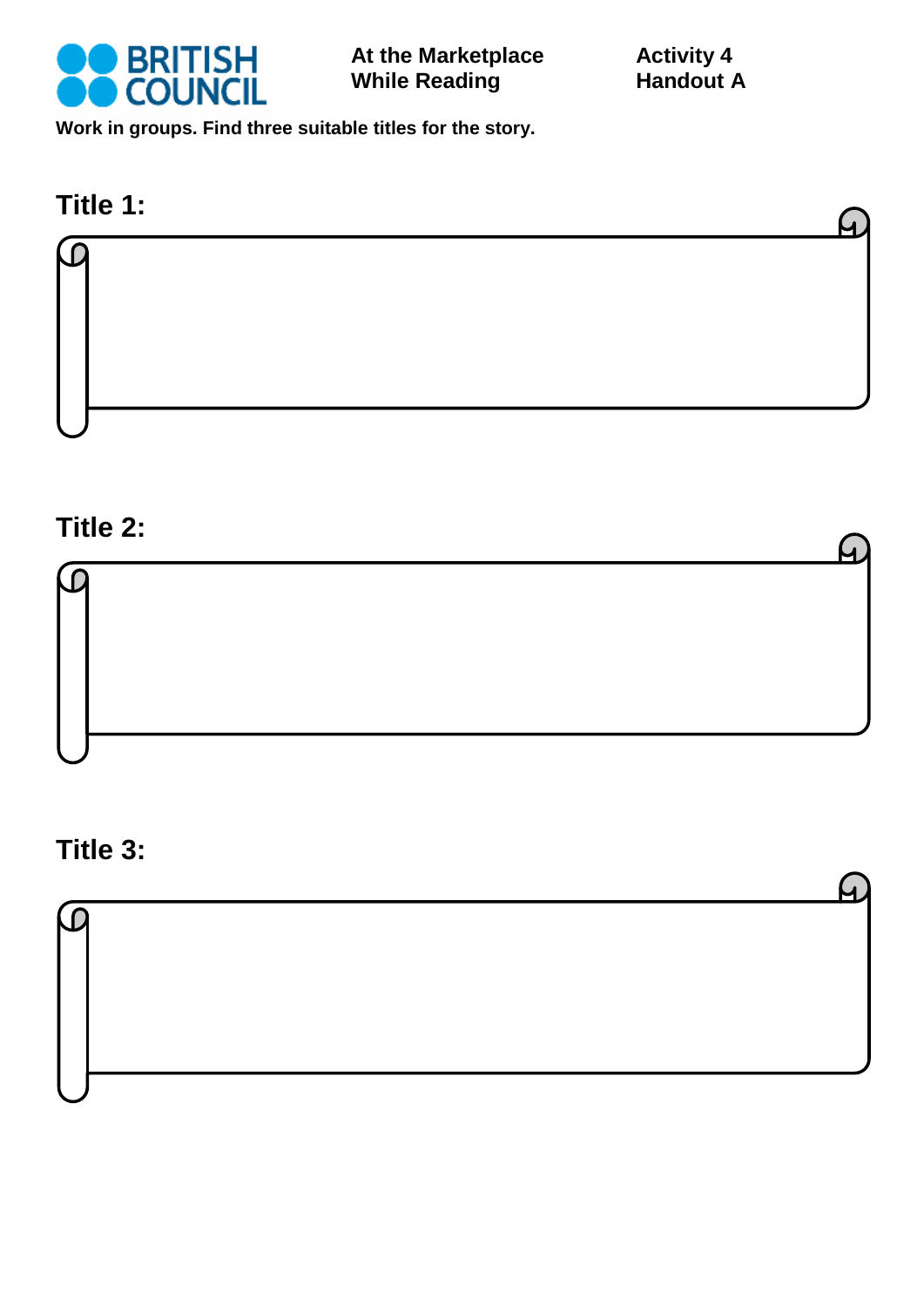

**Work in pairs. Find the answers to the questions from the story.** 

| 1 <sub>1</sub> | Where does the story take place?                            |
|----------------|-------------------------------------------------------------|
| 2.             | Where is the narrator at the end of the story?              |
| 3.             | What did the woman want from the narrator?                  |
| 4.             | Why is the dress seller wearing a dress?                    |
| 5.             | Why did the dress seller run away from home?                |
| 6.             | What picture did the narrator take at the end of the story? |
| 7.             | What was the weather like that day?                         |
| 8.             | Who brought the tea?                                        |
| 9.             | Who paid for the tea?                                       |
|                | 10. When did the dress seller drop out of school?           |

…………………………………………………………………………………….